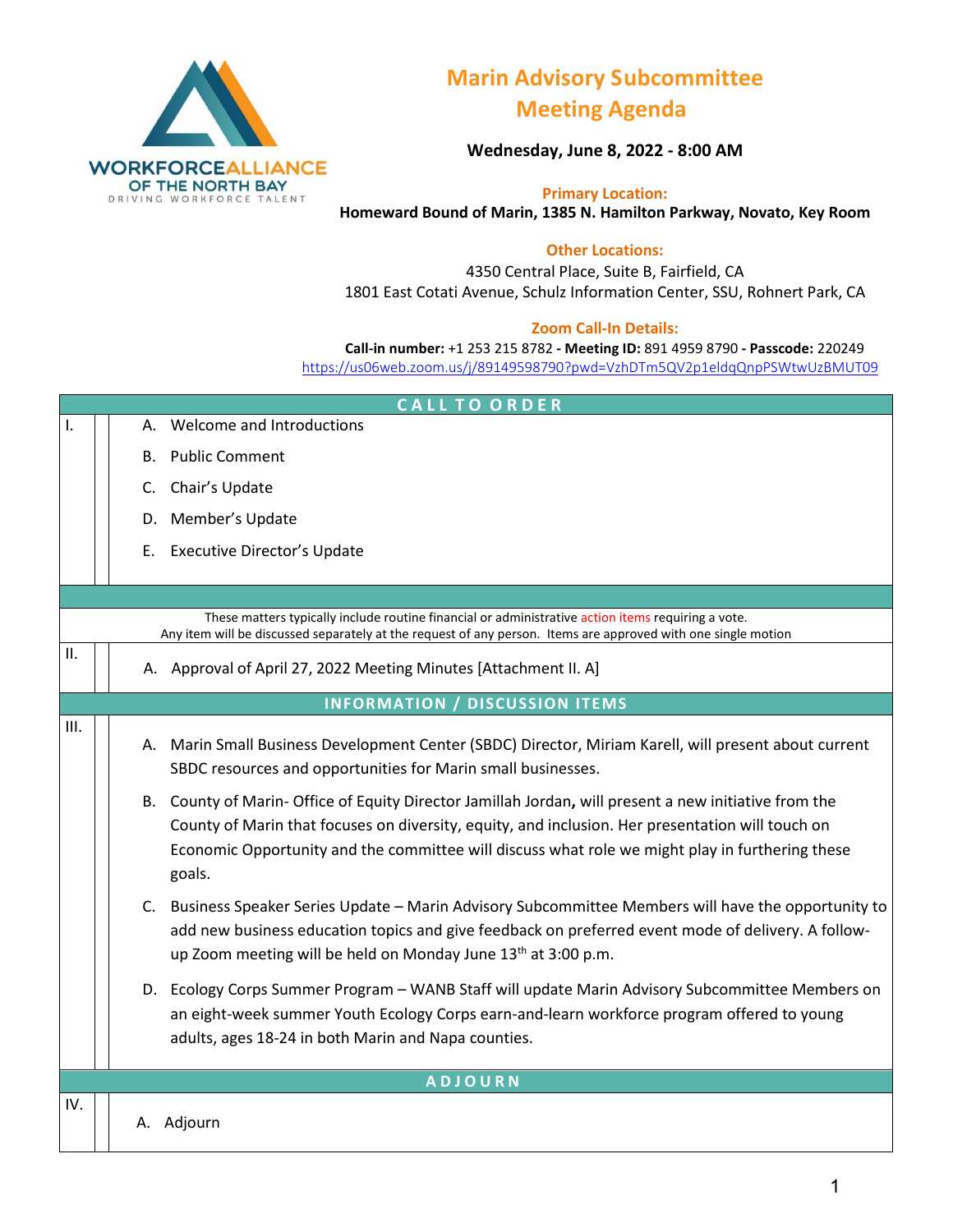

## **Marin Advisory Subcommittee Meeting Minutes**

**Wednesday, April 27, 2022 - 8:00 AM**

**Primary Location:**  Tamalpais Adult School, 375 Doherty Drive, Larkspur, CA (Creekside Room)

## **Other Location:**

1302 Lincoln Ave., San Rafael, CA 817 Mission Ave., San Rafael, CA 1801 East Cotati Avenue, Schulz Information Center, SSU, Rohnert Park, CA 401 Bicentennial Way Santa Rosa, CA

#### **Zoom Call-In Details:**

**Call-in number:** +1 253 215 8782 **- Meeting ID:** 891 4959 8790 **- Passcode:** 220249 <https://us06web.zoom.us/j/89149598790?pwd=VzhDTm5QV2p1eldqQnpPSWtwUzBMUT09>

|                   | <b>CALL TO ORDER</b>                                                                                                                                                                                                |  |  |  |  |
|-------------------|---------------------------------------------------------------------------------------------------------------------------------------------------------------------------------------------------------------------|--|--|--|--|
| Ι.                | A. Welcome and Introductions                                                                                                                                                                                        |  |  |  |  |
|                   | Suzie Byrne, chair, convened the meeting at 8:05 a.m.                                                                                                                                                               |  |  |  |  |
|                   | Marin Advisory Subcommittee Members Present: Suzie Byrne (chair), Keith Dias, Robert Eyler, Katheryn                                                                                                                |  |  |  |  |
|                   | Horton, Jaemi Nash, Mary Ann (Danye) Perrine, Mary Kay Sweeney, Joanne Webster, Cecilia Zamora, Bill                                                                                                                |  |  |  |  |
|                   | Mueller                                                                                                                                                                                                             |  |  |  |  |
|                   | Members Absent: Omar Carrera, Jason Henderson, Ken Lippi, Rick Wells, Andrea Lackey                                                                                                                                 |  |  |  |  |
|                   | Workforce Alliance/CareerPoint Marin staff present: Bruce Wilson, Sita Williams, Taylor Swain, Christy Gard,                                                                                                        |  |  |  |  |
|                   | Parisha Uppal                                                                                                                                                                                                       |  |  |  |  |
|                   | Absent:                                                                                                                                                                                                             |  |  |  |  |
|                   | <b>B.</b> Public Comment                                                                                                                                                                                            |  |  |  |  |
|                   | None.                                                                                                                                                                                                               |  |  |  |  |
| C. Chair's Update |                                                                                                                                                                                                                     |  |  |  |  |
|                   | Suzie Byrne gave a COVID-19 update.                                                                                                                                                                                 |  |  |  |  |
|                   | D. Member's Update                                                                                                                                                                                                  |  |  |  |  |
|                   | Members updated group on current partner programs.                                                                                                                                                                  |  |  |  |  |
|                   | E. Executive Director's Update                                                                                                                                                                                      |  |  |  |  |
|                   | Bruce Wilson shared some information on Marin Advisory Subcommittee membership, and the possibility of                                                                                                              |  |  |  |  |
|                   | nesting the Marin AJCC, CareerPoint Marin, at the College of Marin Indian Valley Campus.                                                                                                                            |  |  |  |  |
|                   |                                                                                                                                                                                                                     |  |  |  |  |
|                   | These matters typically include routine financial or administrative action items requiring a vote.<br>Any item will be discussed separately at the request of any person. Items are approved with one single motion |  |  |  |  |
| II.               | A. Approval of March 16, 2022 Meeting Minutes [Attachment II. A]                                                                                                                                                    |  |  |  |  |
|                   | Motion made as requested:                                                                                                                                                                                           |  |  |  |  |